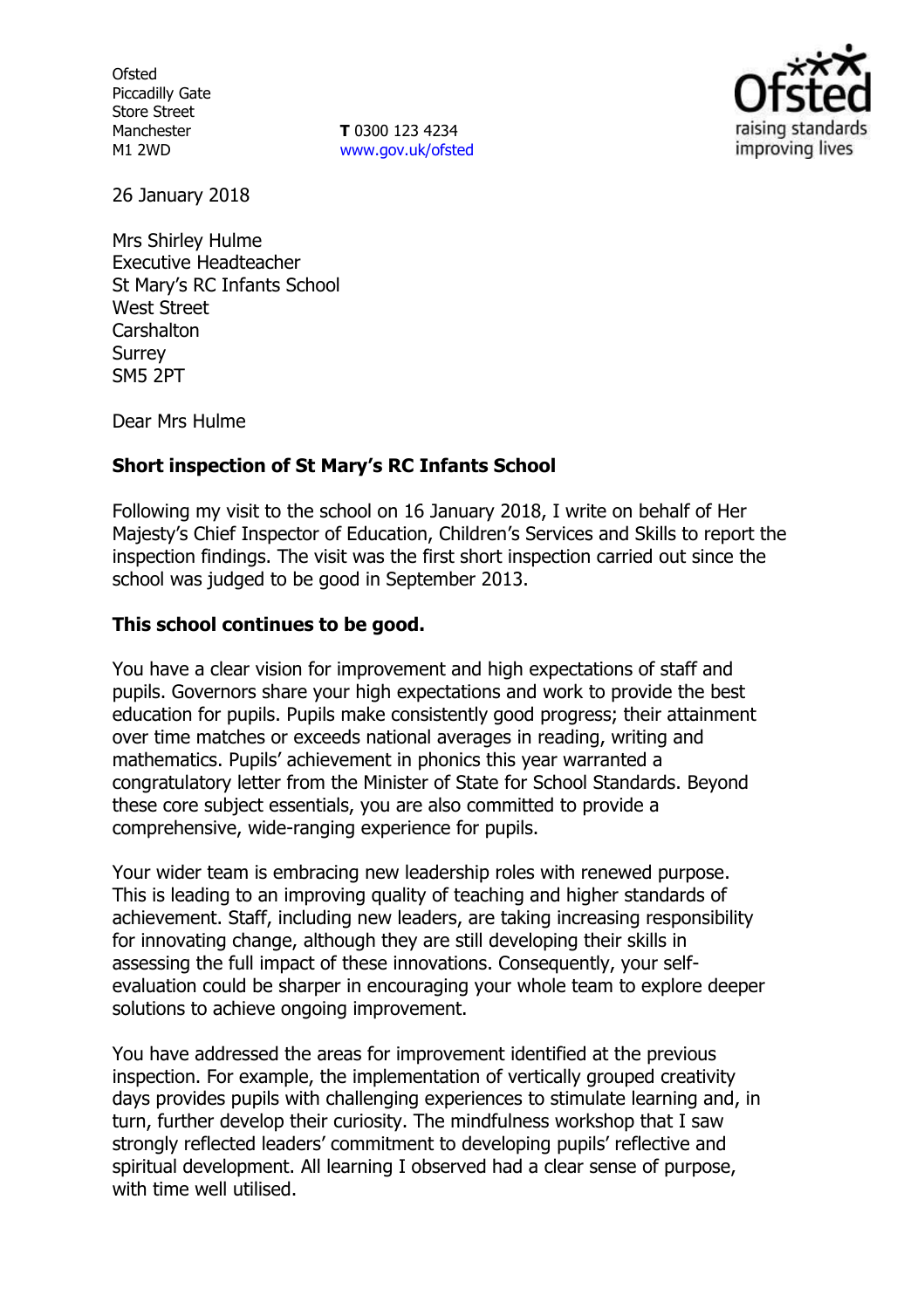

Parents and carers are overwhelmingly supportive of what the school does for their children and for them. They appreciate how ambitious you are for their children, and feel their opinions are valued and acted upon. One parent told me that their child 'could not wait to come back after the holidays'. The promotion of Christian values lies at the heart of everyone's work, including the pupils. The school is a calm and nurturing environment where staff help pupils to develop, both academically and personally. This supports pupils' confidence to learn and promotes high standards of behaviour.

You have developed a bright, lively and stimulating environment. I saw lots of beautiful display work in every classroom, and you showed me the new outdoor play area of which you are rightly proud. As one pupil said, 'teachers make learning fun' and I particularly enjoyed seeing the pupils wearing superhero capes to 'empower them to achieve'.

The governing body has a clear understanding of the strategic role it plays in the leadership of the school. Governors visit classrooms, receive appropriate training and provide robust support and challenge. As a result, they contribute effectively to the school community and are aware of its strengths and areas for further development.

### **Safeguarding is effective.**

Safeguarding is of the highest priority. Leaders ensure that staff receive regular training and that those responsible for safeguarding and recruitment have appropriate and up-to-date qualifications. Robust recruitment arrangements ensure that all staff employed are suitable to work with children. Referrals made to the local authority regarding pupils at risk of harm are timely and pursued rigorously. Governors have a strong oversight of safeguarding and, like staff, are well trained and well informed. Governors hold leaders to account appropriately for the actions they take to keep pupils safe.

Pupils told me that they feel very safe in school and that they could go to any member of staff with a worry or concern. They report that bullying 'is very rare' because of the way they are taught to respect and care for one another. Every classroom in the school has a 'worry box' where pupils can post any worries or anxieties they may have. However, my discussions with pupils indicate that leaders need to do more to ensure that pupils have sufficient awareness of fundamental British values, including knowledge of the other faiths and religions in modern Britain.

### **Inspection findings**

■ At the start of this inspection, we agreed on a number of key lines of enguiry. The first of these was to find out what leaders had done to ensure that a very high proportion of pupils achieve the expected standard in the Year 1 phonics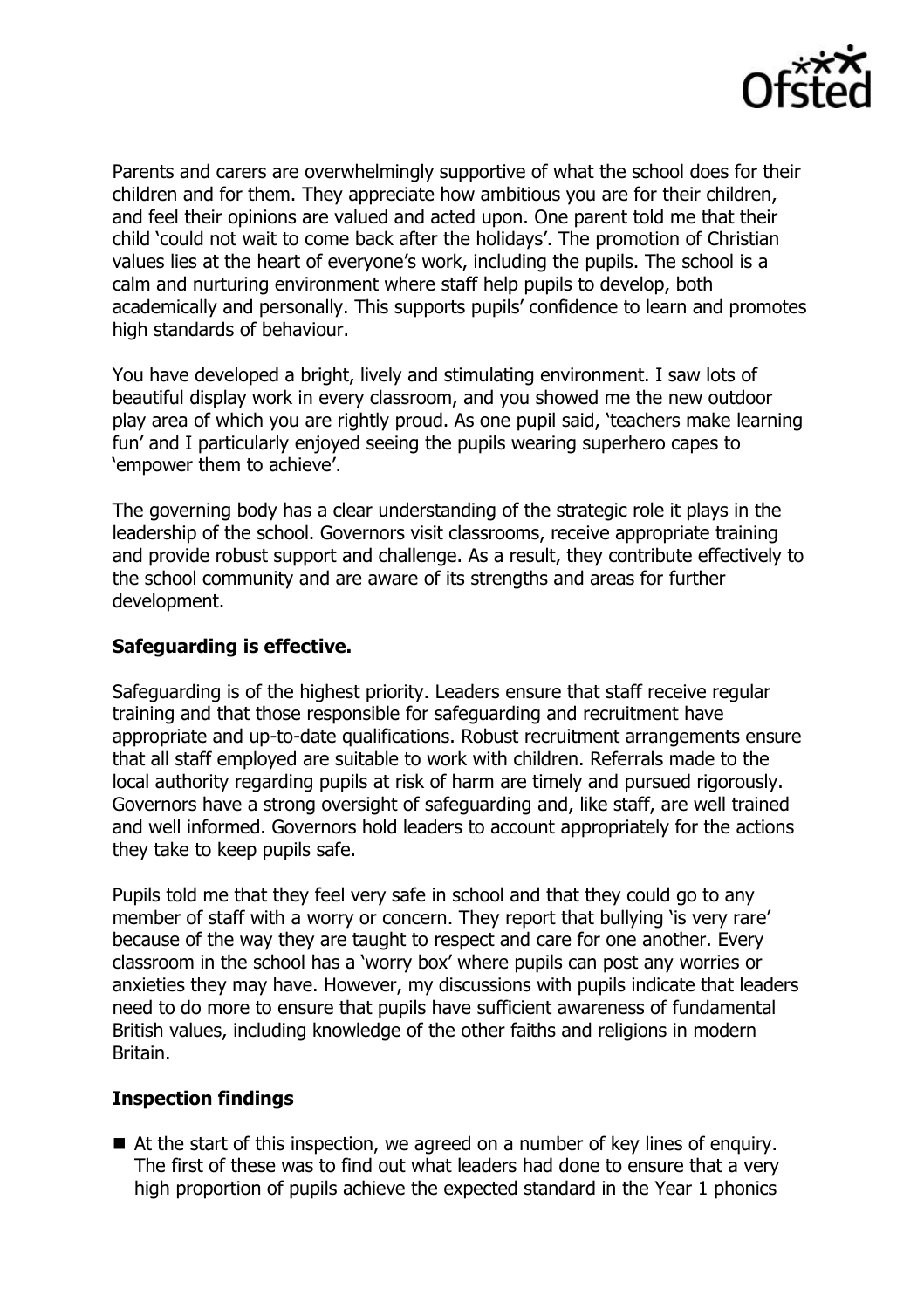

screening check. At St Mary's RC Infant School, you have clearly prioritised the early teaching of phonics. You ensure that teachers and teaching assistants have targeted training, so that the teaching of phonics is strong across the curriculum. In classrooms, I saw pupils systematically use their phonic knowledge to read unknown words correctly. Teachers make sure that the books pupils read in school have just the right level of challenge, and build effectively on this good foundation through consistent approaches to the teaching of reading.

- As the teaching of early reading skills is now a strength of the school, I wanted to check why no pupils were reported as having achieved reading, (or mathematics) at a greater depth by the end of Year 2. As the requirements of the national curriculum and testing have changed over recent years, your assessment leader has worked hard to ensure that teachers have an appropriate understanding of what pupils must achieve. Consequently, the progress of each individual pupil is tracked. This provides you with a strategic view of pupils' achievement. You showed me that the proportion of pupils achieving at greater depth in 2017 was broadly in line with national benchmarks. An administrative error was the cause of no pupils being reported, and leaders are now aware of this. Your analysis of current pupils' progress indicates that a similar proportion are on track to achieve greater depth in the tests this year.
- At the start of the inspection, the information published on the website did not meet requirements. Although most of the missing information was added by the end of the inspection, the school's plans for the use of the pupil premium and sports grant are not yet sharp enough in evaluating the impact of expenditure on pupils' outcomes.

# **Next steps for the school**

Leaders and those responsible for governance should ensure that:

- all staff, including emerging leaders, are further developed, enabling them to take on greater responsibilities across all aspects of the school to build the school's leadership capacity
- $\blacksquare$  their evaluation of the school's work is sharper in measuring its impact.

I am copying this letter to the chair of the governing body, the director of education for the Archdiocese of Southwark, the regional schools commissioner and the director of children's services for Sutton. This letter will be published on the Ofsted website.

Yours sincerely

Jacques Szemalikowski **Ofsted Inspector**